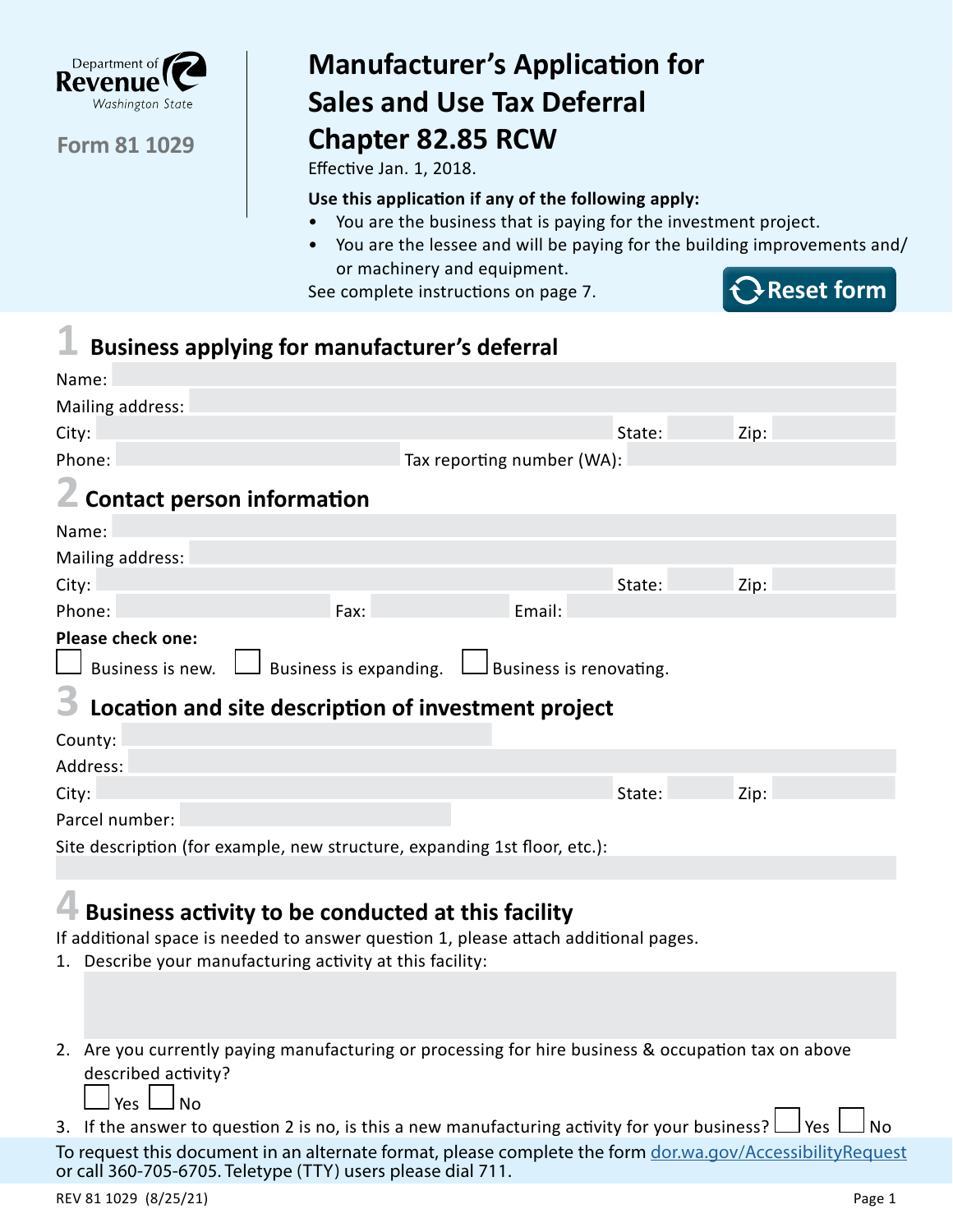

|                       | $\overline{\mathbf{5}}$ Lessee/lessor information<br>4. Will you lease the facility housing the operation?<br>Yes I                                                                                                                                             |  |  |  |  |  |
|-----------------------|-----------------------------------------------------------------------------------------------------------------------------------------------------------------------------------------------------------------------------------------------------------------|--|--|--|--|--|
|                       | Please answer 5 through 8 only if you answered yes to question 4.                                                                                                                                                                                               |  |  |  |  |  |
|                       | 5. Name of business or entity that is paying for construction of the building or improvements:                                                                                                                                                                  |  |  |  |  |  |
|                       |                                                                                                                                                                                                                                                                 |  |  |  |  |  |
|                       | 6. Name of business or entity that will be manufacturing at this location:                                                                                                                                                                                      |  |  |  |  |  |
|                       | 7. Department of Revenue Tax Reporting Number for business in question 6:                                                                                                                                                                                       |  |  |  |  |  |
|                       | 8. Is the entity named in question 6 different than the applicant name?<br><b>Yes</b><br>l No<br>If the answer to question 8 is "Yes", please have entity named in question 6 complete the<br>Manufacturer's Sales and Use Tax Deferral Application for Lessor. |  |  |  |  |  |
|                       | <b>D</b> Estimated investment project costs<br>Please include only those costs that will be paid for by the applicant.                                                                                                                                          |  |  |  |  |  |
|                       | 9. Structure:                                                                                                                                                                                                                                                   |  |  |  |  |  |
|                       | Date building permit will be issued:                                                                                                                                                                                                                            |  |  |  |  |  |
|                       | Construction of new structure(s):                                                                                                                                                                                                                               |  |  |  |  |  |
|                       | Leasehold improvements paid for by applicant:                                                                                                                                                                                                                   |  |  |  |  |  |
|                       | Expansion or renovation to expand floor space or production capacity:                                                                                                                                                                                           |  |  |  |  |  |
|                       | <b>Total structure costs:</b>                                                                                                                                                                                                                                   |  |  |  |  |  |
|                       | 10. Machinery & equipment:                                                                                                                                                                                                                                      |  |  |  |  |  |
|                       | Date equipment is to be installed:                                                                                                                                                                                                                              |  |  |  |  |  |
|                       | Purchase price:                                                                                                                                                                                                                                                 |  |  |  |  |  |
| Lease contract price: |                                                                                                                                                                                                                                                                 |  |  |  |  |  |
|                       | Fair market value of previously owned machinery and equipment that is<br>new to the state of Washington:                                                                                                                                                        |  |  |  |  |  |
|                       | Total machinery & equipment costs:                                                                                                                                                                                                                              |  |  |  |  |  |
|                       | 11. Total costs (structure & equipment):                                                                                                                                                                                                                        |  |  |  |  |  |
|                       | 12. Estimated completion date:                                                                                                                                                                                                                                  |  |  |  |  |  |
|                       | 13. Estimated square footage created:                                                                                                                                                                                                                           |  |  |  |  |  |
|                       | 14. Provide the name(s) of the general contractor(s) to be used, if known.                                                                                                                                                                                      |  |  |  |  |  |
|                       |                                                                                                                                                                                                                                                                 |  |  |  |  |  |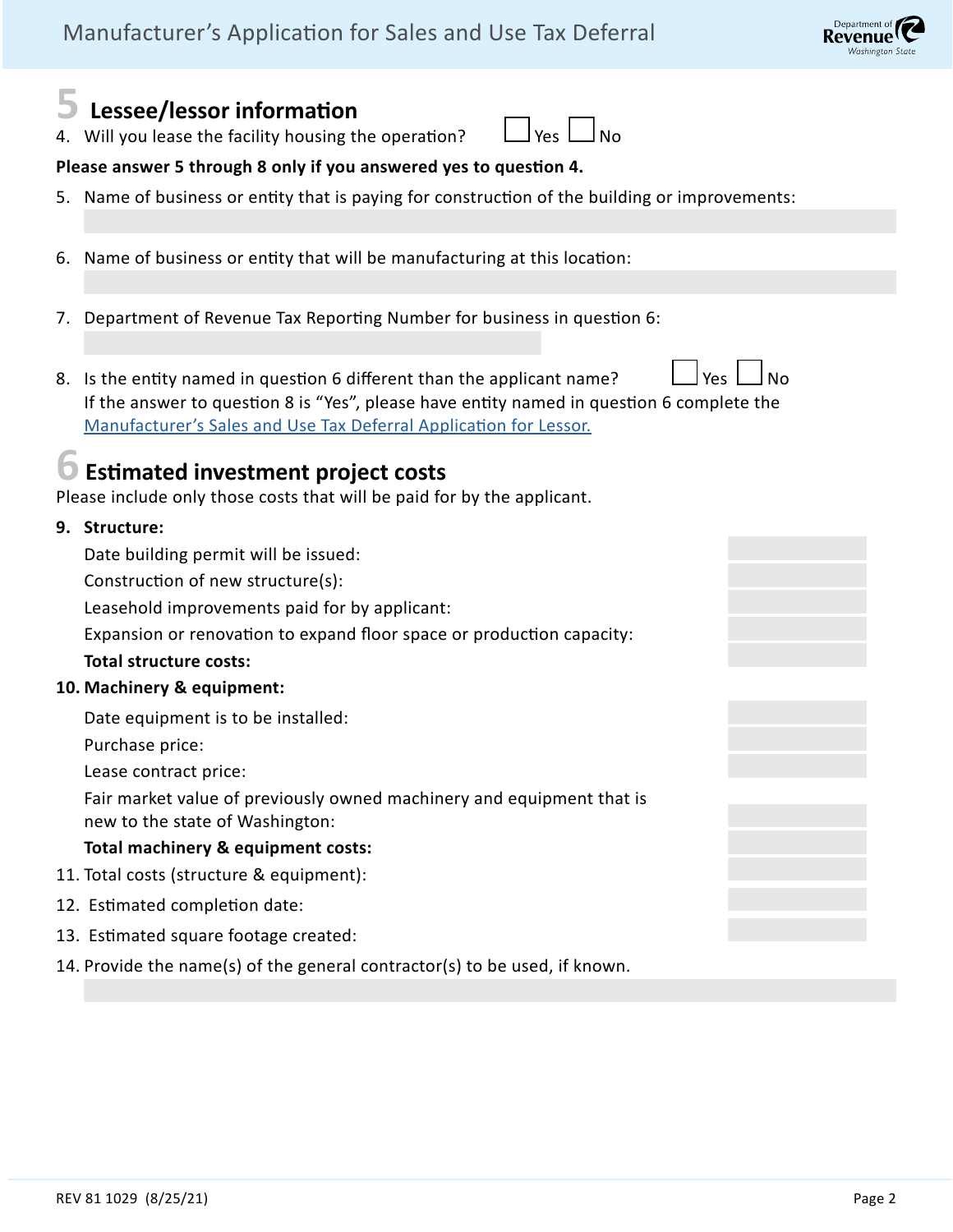## **7 Apportionment of structure**

If the facility is used partly for manufacturing and partly for other purposes, the applicable tax deferral will be determined by apportioning the costs of construction.

(Not all of these categories qualify for the deferral.)

15. Percentage of facility devoted to (use whole numbers):

| <b>Area</b>                                                                                        | Percentage |
|----------------------------------------------------------------------------------------------------|------------|
| Accounting/payroll                                                                                 |            |
| Cafeteria                                                                                          |            |
| Common areas                                                                                       |            |
| Conference & training rooms                                                                        |            |
| <b>Customer service</b>                                                                            |            |
| Manufacturing                                                                                      |            |
| Offices used by direct line supervisors or other managers who oversee the<br>manufacturing process |            |
| Reception area                                                                                     |            |
| Research & development                                                                             |            |
| Sales & marketing                                                                                  |            |
| Warehouse                                                                                          |            |
| Other (please describe)                                                                            |            |
|                                                                                                    |            |

Total: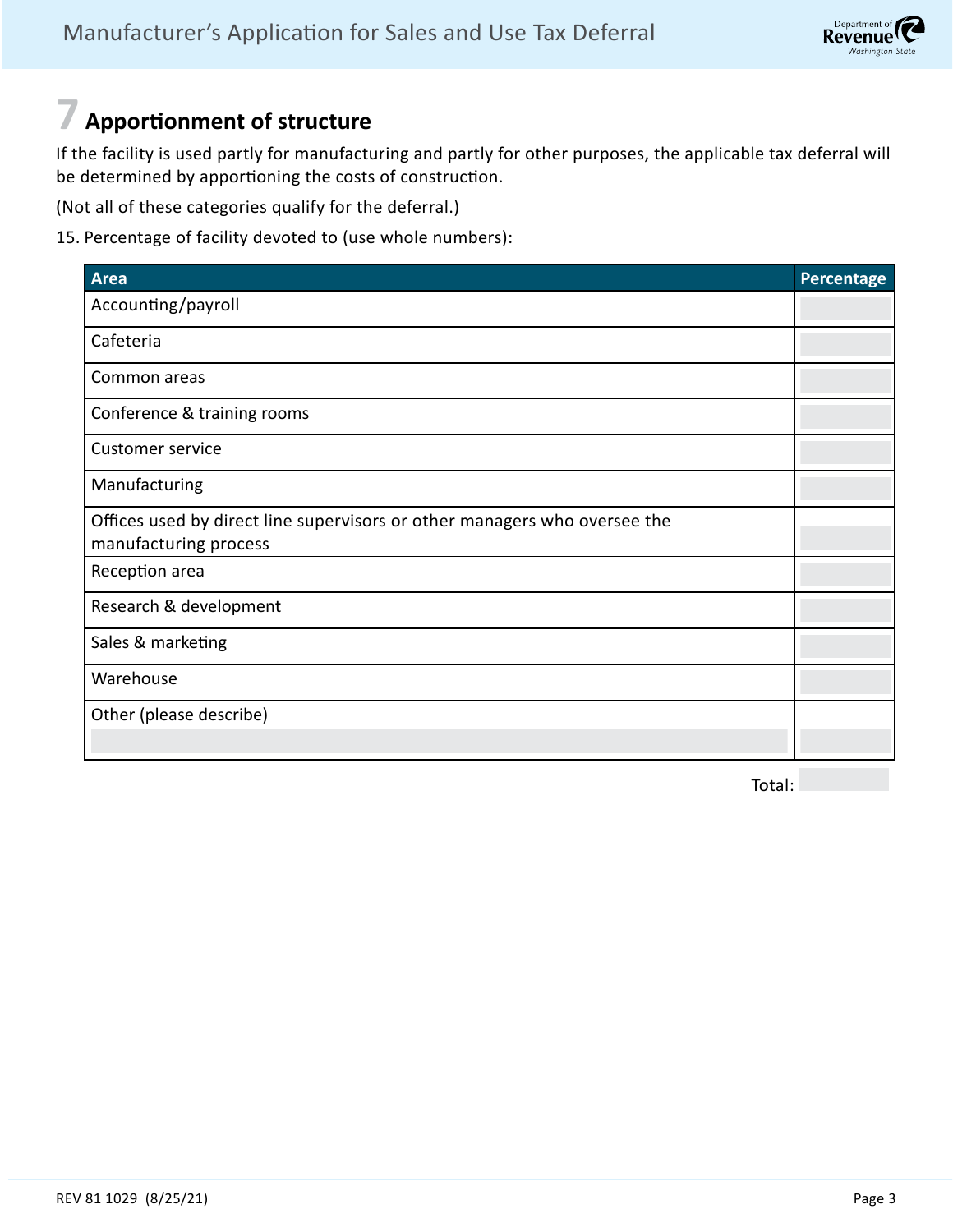## **8 Employment information**

16. Average number of full time equivalents (FTEs) for previous calendar year. (1820 annualized hours worked = 1 FTE)

Entire business:

At this facility:

- 17. Estimated number of new FTEs as a result of this project:
- 18. Estimated wages of new FTEs as a result of this project:
- 19. How will the lessee's project generate jobs, both construction and/or manufacturing?

20. Provide the lessee's average quarterly employment at the site for the prior two years (if applicable).

| <b>Tax year</b><br>(Prior two tax<br>years) | Quarter 1 Avg # of<br>employees at the<br>site. | Quarter 2 Avg # of<br>employees at the<br>site. | Quarter 3 Avg # of<br>employees at the<br>site. | Quarter 4 Avg # of<br>employees at the<br>site. |
|---------------------------------------------|-------------------------------------------------|-------------------------------------------------|-------------------------------------------------|-------------------------------------------------|
|                                             |                                                 |                                                 |                                                 |                                                 |
|                                             |                                                 |                                                 |                                                 |                                                 |
|                                             |                                                 |                                                 |                                                 |                                                 |

Estimate the following for new in-state jobs created by the project for each year through the year the project is estimated to be complete plus two additional years. (Add additional pages if necessary.)

21. By year, estimated construction jobs created, hours worked, wages and duration associated with those jobs.

- 22. By year, estimated manufacturing jobs created, hours worked, wages and duration associated with those jobs.
- 23. You are responsible for reporting on job generation both for the construction phase and the operations phase. This will require you to collect site- specific employee related data from construction contractors and subcontractors. Included in the site-specific data for both the construction and operation phases are quarterly employee hours and wages. Provide a description of how you will collect site specific job related data: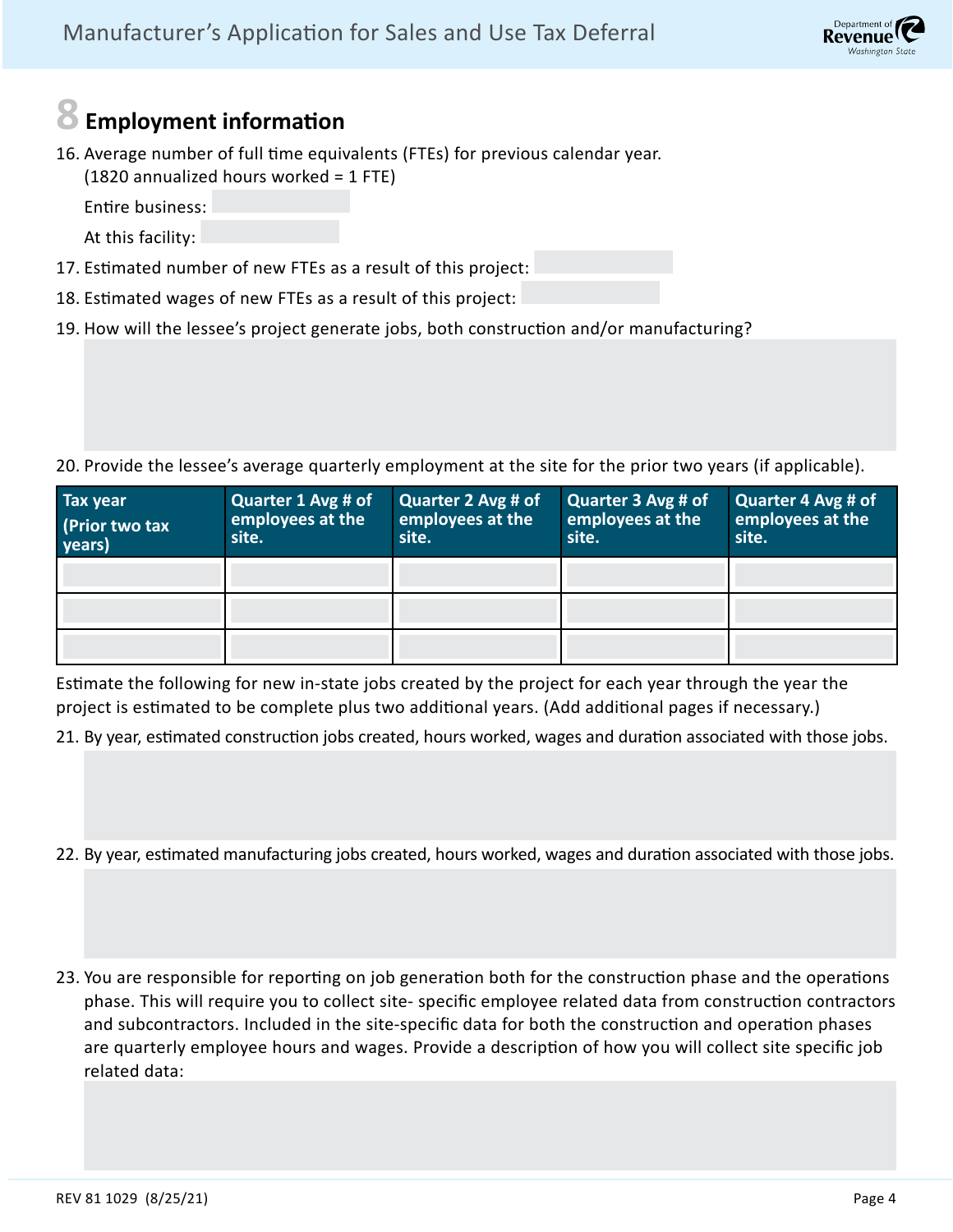

# **9 Use of facility**

All businesses must continue manufacturing at the site of the investment project until all deferred taxes are repaid.

**If the manufacturing activity is not maintained, all or a portion of the deferred taxes outstanding for this investment will be immediately due***.* The department will assess interest at the rate provided for delinquent excise taxes, but not penalties, retroactively to the date of the deferral.

- 24. Does you plan to operate this investment project in a qualified manner until the tax is repaid?  $Yes \Box No$
- 25. If the answer to question 24 is "No", how long do you plan to manufacture at this investment project site?

# **10 Annual tax performance report and manufacturing use requirement**

By filing this application form, you agreed to complete and submit annual tax performance reports due by May 31st of the year following the calendar year in which the investment project is certified as operationally complete, and the seven succeeding calendar years. Failure to complete and submit the reports by their due date or discontinuing manufacturing use will result in portions or the remaining amount of deferred tax becoming immediately due. RCW 82.32.534.

## **11 Buyer's sales and use tax preference addendum**

Taxpayers using this deferral program are required to complete the Buyer's Sales and Use Tax Preference Addendum in E-file when filing their excise tax returns. The addendum is found on the main menu under "Tax Preference" (RCW 82.32.808).

## **12 Audit records location**

If your application is approved, a deferral certificate will be issued using the estimates from your application. Upon completion of the project, an auditor will verify that you are performing qualified activities at this facility. They will also verify that the approved percentage of your structure and 100% of the machinery and equipment are eligible for the deferral. The auditor may adjust the allowable deferral based on his or her findings. You will be billed for any purchases that do not qualify for the deferral and you did not pay tax at the time of purchase, plus applicable interest.

#### **To minimize inconvenience and the time it takes to complete an audit, please have the following records for the audit period available for your meetings with the auditor:**

- Purchase invoices (for example,. accounts payable, receipts).
- Supporting documentation for the construction, such as construction contracts.
- Original Sales and Use Tax Deferral Certificate.

Although most audits can be completed with the above records, additional documents may be required during the audit.

#### **Please complete the following information about the contact person and audit records location if this information is currently available:**

26. Contact person:

27. Phone:

28. Location of audit records:

REV 81 1029 (8/25/21) Page 5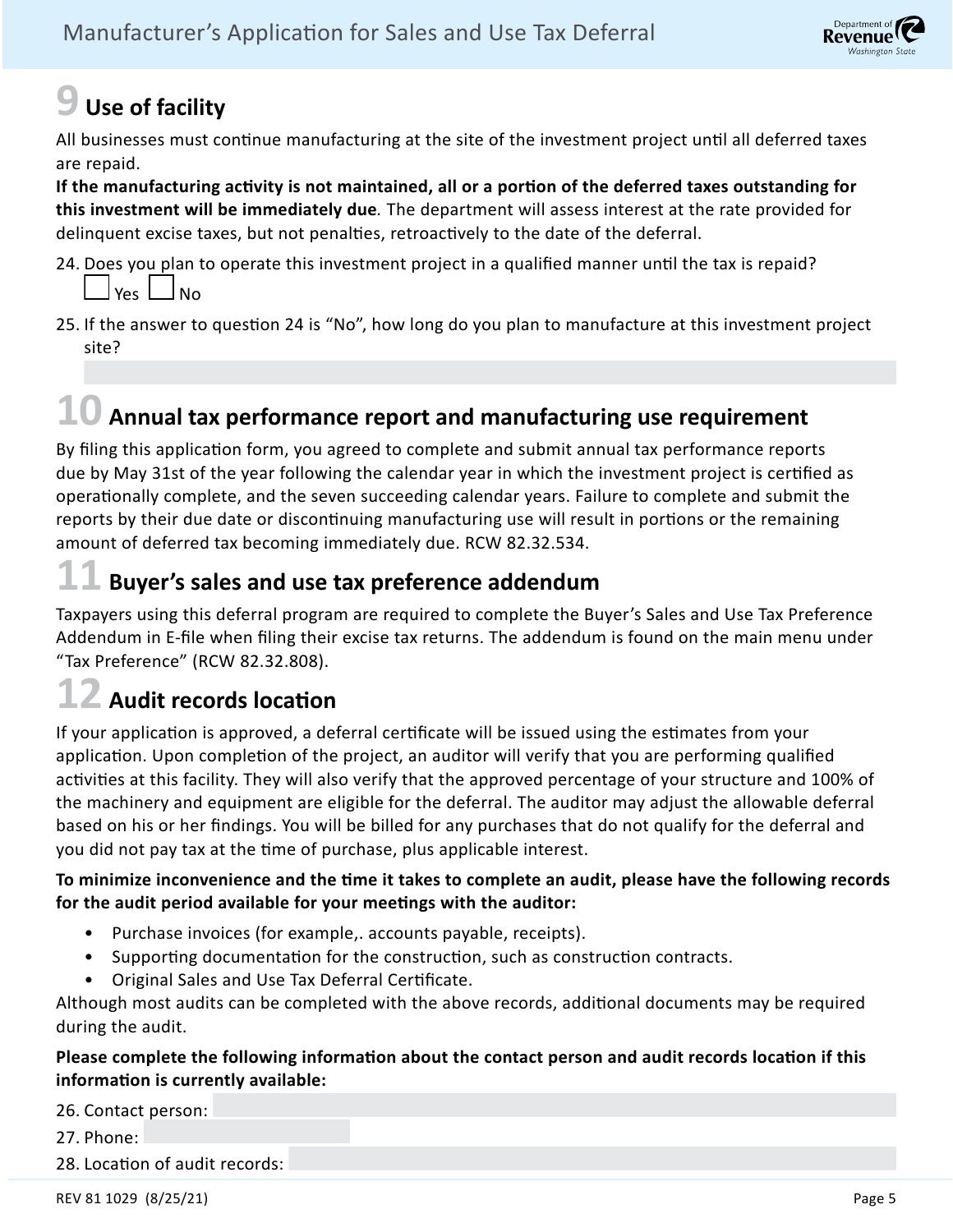# Department of (Revenue

# **12 Statute of limitations**

The schedule for the repayment of taxes deferred under this program on the purchase of goods or services is governed under the repayment provisions of RCW 82.85.060. With respect to any taxes you defer under this program, the statute of limitations period under RCW 82.32.050(4) does not commence until the close of the tax year in which you incur a tax liability to repay any of the taxes deferred. Thus, the statute of limitations period under RCW 82.32.050(4) will not begin to run until the Department of Revenue is aware of a failure to meet the requirements of the deferral.

I have read and understand the legal requirements described above.

# **13 Closing questions**

How did you hear about deferrals?

# **14 Signatures**

I certify under penalty of perjury under the laws of the State of Washington that the forgoing is true and correct.

| Applicant's signature: | Printed name: |
|------------------------|---------------|
|                        |               |
| Title:                 | Date:         |

### **What to do next:**

#### **Mail, fax, or email to:**

Department of Revenue Audit Division Refund & Deferral Unit PO Box 47474 Olympia, WA 98504-7474 **Fax:** 360-704-5648 **Email:** [DORdeferrals@dor.wa.gov](mailto:DORdeferrals%40dor.wa.gov?subject=)

### **Questions?**

For questions about deferrals, please email [DORDeferrals@dor.wa.gov](mailto:DORDeferrals%40dor.wa.gov?subject=) or call our Deferral Program Lead at 360-534-1443.

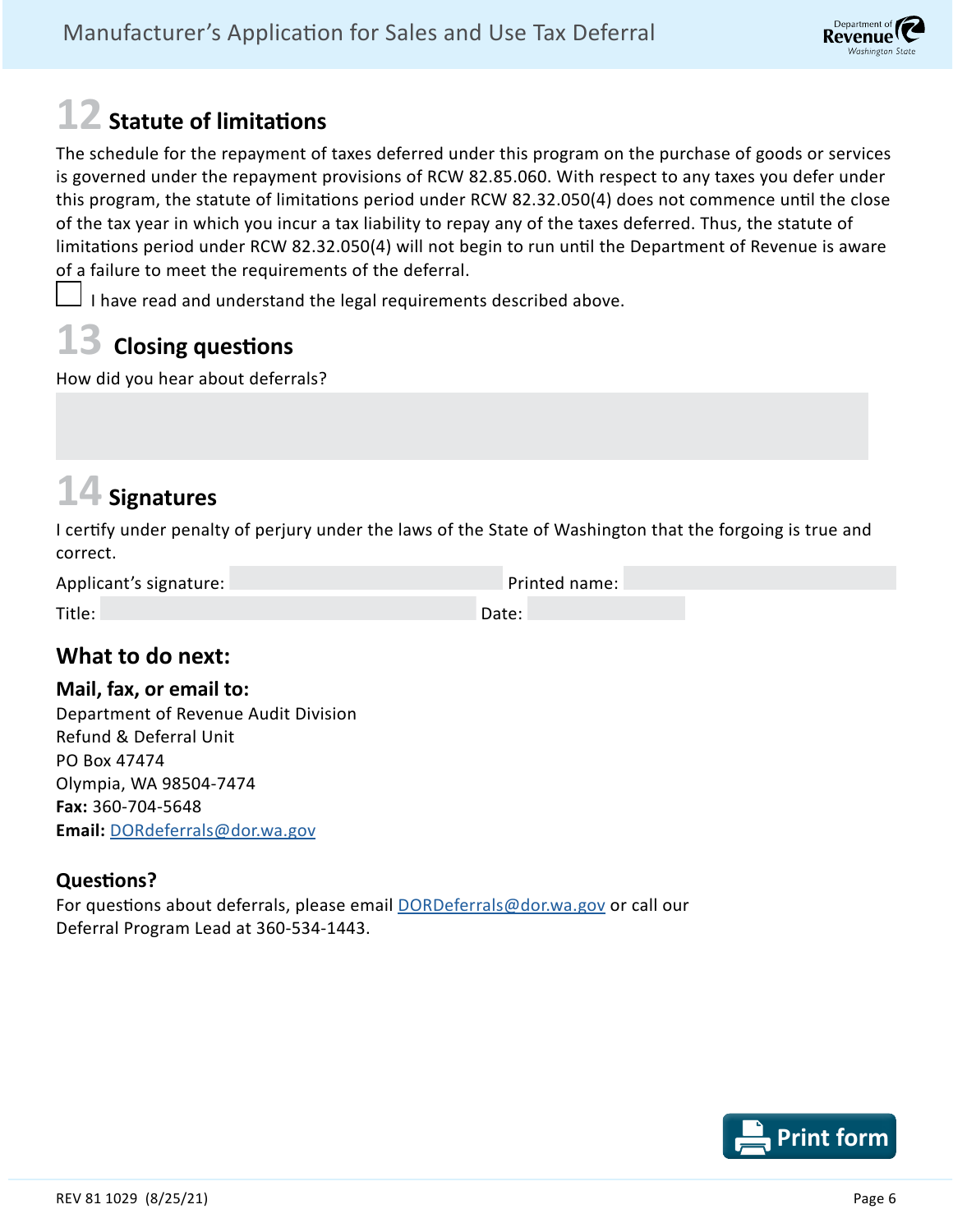

## **General instructions**

### **Program overview:**

- Only two projects may be approved by the department each year.
- One project must be located in Eastern Washington and one must be located in Western Washington.
- Sales and use tax on the first ten million dollars in costs for qualified buildings and machinery and equipment can qualify.
- A project is for qualified buildings and machinery and equipment.
- Deferred taxes must be repaid.
- Deferrals are available on a first-in-time basis.

### **Use this application if any of the following apply:**

- You are the business that is paying for the investment project.
- You are the lessee and will be paying for the building improvements and/or machinery and equipment.

**Filing:** This application must be submitted online, mailed, faxed, or emailed to the Washington State Department of Revenue. It must be submitted prior to the date a building permit is issued and/or prior to the acquisition of machinery and/or equipment within Washington state. Deferrals are available on a first-in-time basis.

**Eligible investment projects** means an investment in qualified buildings and/or qualified machinery and equipment on new, renovated, or expanded manufacturing operations. Only two projects may be approved by the department each year. The deferral applies to sales and use taxes on the first \$10,000,000 in qualifying costs for qualified buildings and machinery and equipment.

**Investment project** means an investment in qualified buildings and/or qualified machinery and equipment, including labor and services rendered in the planning, installation, and construction of the project.

**Qualified buildings** means construction of new structures, and expansion or renovation of existing structures for the purpose of increasing floor space or production capacity used for manufacturing.

**Qualified machinery and equipment** means all new industrial fixtures, equipment, and support facilities that are an integral and necessary part of a manufacturing operation.

**Manufacturing** has the same meaning as provided in Revised Code of Washington (RCW) 82.04.120.

**Operationally complete**: The project is operationally complete when it is able to be used for its intended purpose. The taxpayer must notify the department once the project is operationally complete and begin submitting the annual tax performance reports.

**Use and reporting requirements:** All businesses must complete an annual tax performance report for the year the project is operationally complete plus seven additional years. It is due May 31st and is required every year during this eight-year period per RCW 82.32.534. In addition, **all businesses must continue manufacturing at the site until all deferred taxes are repaid. If the manufacturing activity is not maintained, all or a portion of the deferred taxes outstanding for this investment project will be immediately due.**

**Buyer's Sales and Use Tax Preference Addendum:**  Taxpayers using this deferral program are required to complete the Buyer's Sales and Use Tax Preference Addendum in E-file when filing their Excise Tax Returns. The addendum is found on the main menu under "Tax Preference" (RCW 82.32.808).

**Repayment of taxes:** This deferral must be repaid. The deferred tax is repaid in ten equal payments beginning on December 31st of the fifth calendar year after the project is operationally complete, with the remaining payments due on December 31st for each of the following nine years.

**Manufacturer's equipment exemption:** Sales and use taxes often do not apply to machinery and equipment used in manufacturing operations. See the publication at [dor.wa.gov](http://dor.wa.gov) titled Manufacturer's [Sales and Use Tax Exemption](https://dor.wa.gov/sites/default/files/legacy/Docs/Pubs/ExciseTax/IncentProgs/MfgUseTax.pdf) for details. Machinery and equipment that qualifies under the exemption should not be included on the deferral application.